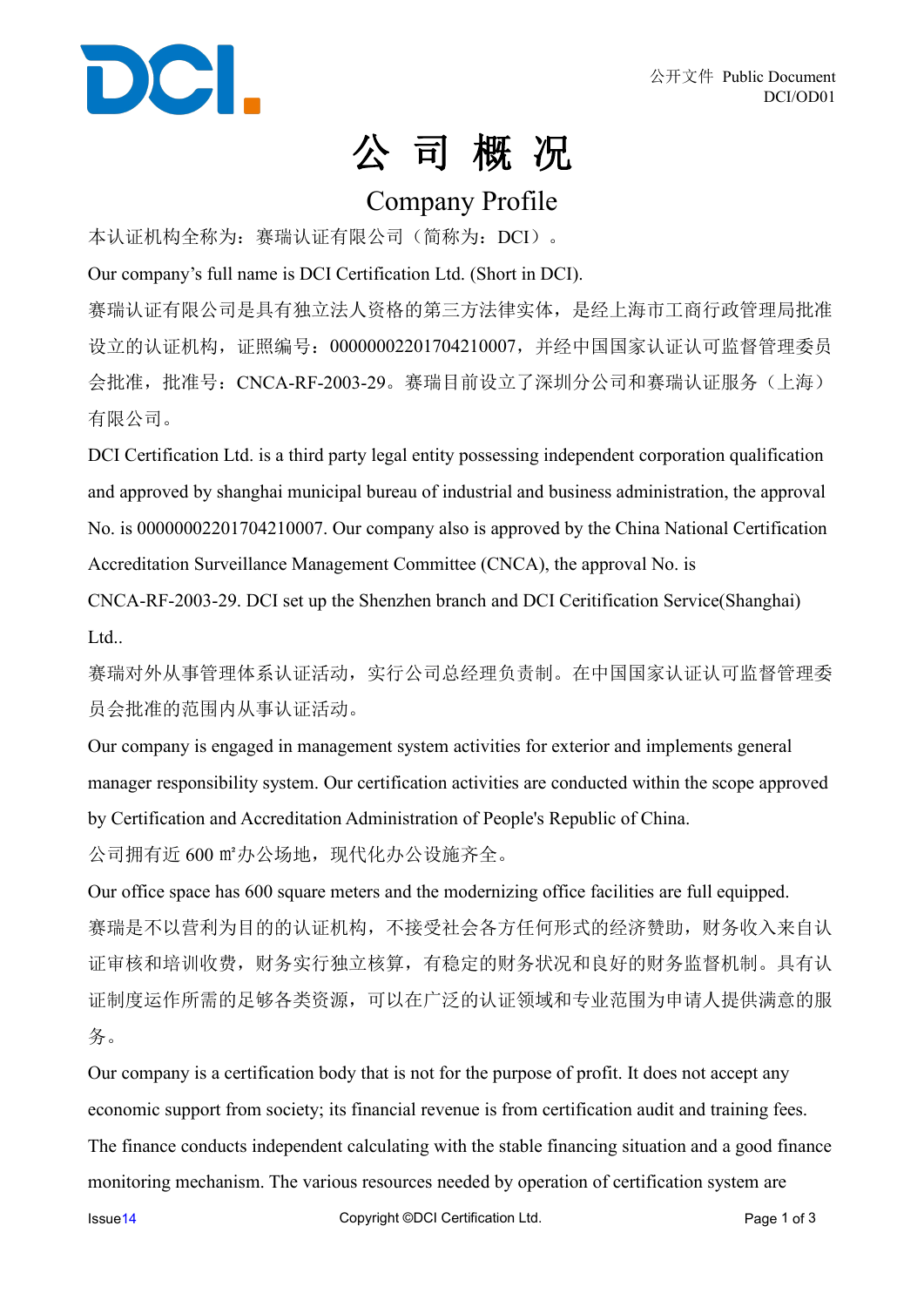# DCI.

sufficient, which can provide satisfy services for applicant in extensive certification field and competence scope.

赛瑞经国家认监委批准的认证业务范围:

### CNCA approved certification scope for DCI

质量管理体系;工程建筑施工质量管理体系;环境管理体系认证业务;职业健康安全管理体 系认证;森林认证;自愿性产品认证(金属材料和金属制品、机械设备及零部件、电子设备 及零部件、电动机、发电机、发电成套设备和变压器、配电和控制设备及其零件;绝缘电线 和电缆;光缆、水路交通设备);信息安全管理体系认证;信息技术服务管理体系认证。 Certification business scope: QMS;Engineering Construction enterprise quality management system;EMS and OHSAS certification business;CFCC;Voluntary product certification (metal materials and metal products, mechanical equipment and parts, electronic equipment and parts, motors, generators, power generation equipment and transformers, power distribution and control equipment and parts; insulated wires and cables; optical cables, Waterway transportation equipment);ISMS;ITSMS.

赛瑞管理体系获得如下认可:

DCI has the below accreditation for the management system

质量管理体系,环境管理体系和职业健康安全管理体系认证获得中国合格评定委员会

(CNAS)和国际认可委员会(IAS)认可。

The quality management system,environmental management system and occupational health safety management system accredited by CNAS and IAS.

质量管理体系和环境管理体系认证获得英国皇家认可委员会(UKAS)认可。

The quality management system and environmental management system accredited by UKAS.

工程建筑施工质量管理体系认证获得中国合格评定委员会(CNAS)认可。

Engineering construction quality management accredited by CNAS.

信息安全管理体系和信息技术服务管理体系认证暂未获认可。

ISMS and ITSMS certification have not yet been recognized.

森林认证和自愿性产品认证暂未获认可。

CFCC and voluntary product certification have not yet been recognized.